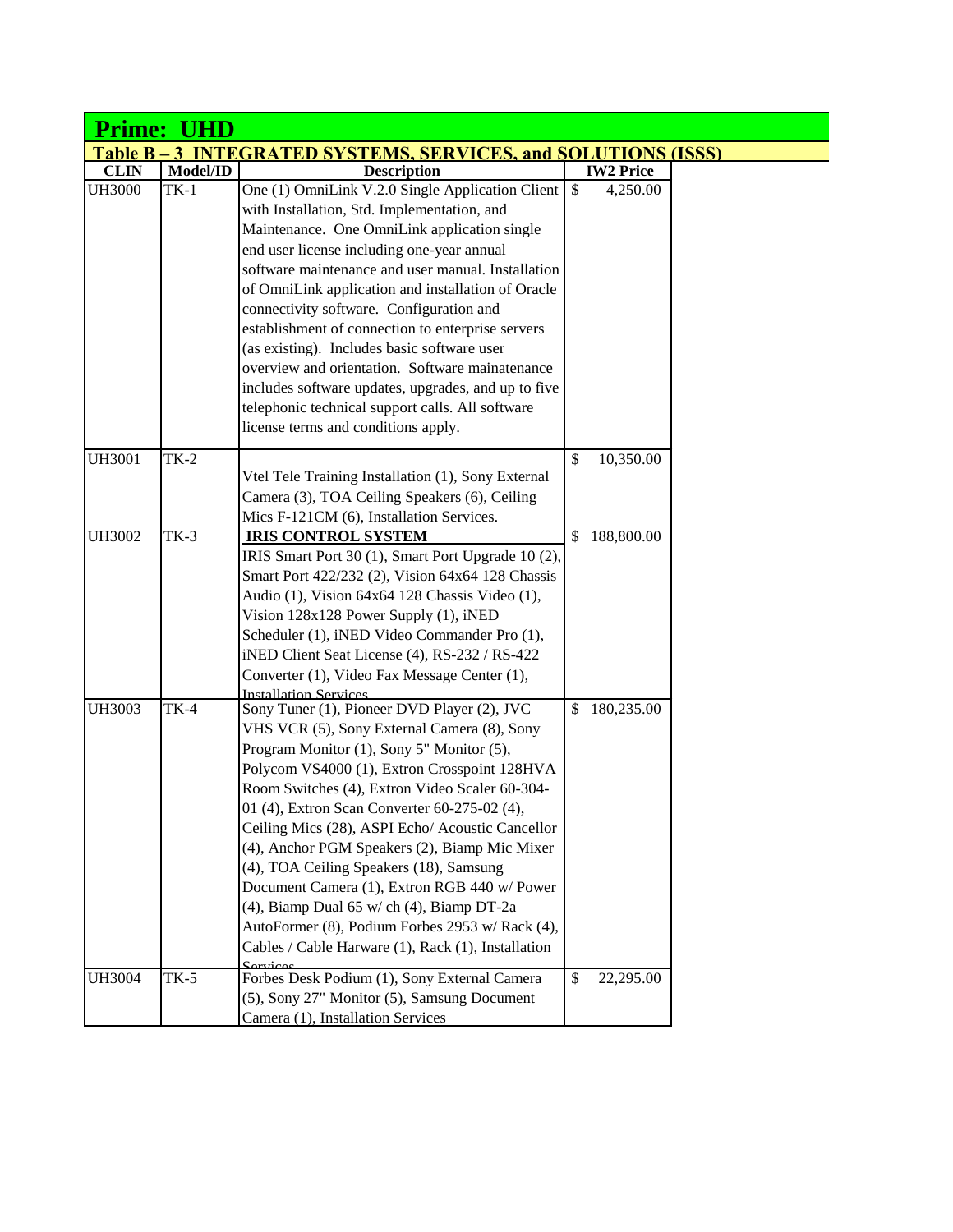| <b>Prime:</b><br>UHD                                                              |          |                                                                                                                                                                                                                                                                                                                                                                                                                                                                                         |                            |  |  |  |
|-----------------------------------------------------------------------------------|----------|-----------------------------------------------------------------------------------------------------------------------------------------------------------------------------------------------------------------------------------------------------------------------------------------------------------------------------------------------------------------------------------------------------------------------------------------------------------------------------------------|----------------------------|--|--|--|
| <b>TEGRATED SYSTEMS, SERVICES, and SOLUTIONS (ISSS)</b><br><b>Table B</b><br>$-3$ |          |                                                                                                                                                                                                                                                                                                                                                                                                                                                                                         |                            |  |  |  |
| <b>CLIN</b>                                                                       | Model/ID | <b>Description</b>                                                                                                                                                                                                                                                                                                                                                                                                                                                                      | <b>IW2 Price</b>           |  |  |  |
| <b>UH3005</b>                                                                     | TK-6     | Sony 42" Flat Panel Plasma Monitor, Brackets to<br>Hang Sony Plasma monitor, Crestron Infrared<br>Emitter, Crestron Control System, Crestron Power<br>Control Unit, Crestron Volume Expansion Card,<br>Crestron Color Active Video Touch, Extron Rack<br>Shelf, Extron 1600x1600 Audio / Video Matrix<br>Switcher, Kramer Electronics Composite - Y/C<br>Transcoder and Y/C Decoder, Camera Rack for<br>External Camera mounting, Custom Installation                                   | \$<br>22,639.00            |  |  |  |
| <b>UH3006</b>                                                                     | $TK-7$   | (1) Polycom ViewStation System 512 (1)<br>MultiPoint Upgrade (1) 20" Sony Monitor (1)<br>AllCare Spare in the Air: One Year Maintenance,<br>24 Hour Help Desk, Overnight Product<br>Replacement(1) 3 Port ISDN Interface NT3                                                                                                                                                                                                                                                            | $\mathbb{S}$<br>11,156.00  |  |  |  |
| <b>UH3007</b>                                                                     | $TK-8$   | (1) Polycom Videoconfernencing System 512(1)<br>27" Monitor (1) 27" Monitor Cart (1) Canon<br>Document Camera (1) Focus Scan Converter (1)<br>Sony SVHS VCR (1) White Board (1) Floor Stand<br>Rollabout cart for White Board (1) AllCare Spare<br>in the Air: One Year Maintenance, 24 Hour Help<br>Desk, Overnight Product Replacement (1) Upgrade<br>to 2nd Year AllCare (1) Install On-Site Continental<br>U.S. Two Hour Set-Up, One Hour Training (1) 3<br>Port ISDN Interface NT3 | 17,178.00<br>$\mathcal{S}$ |  |  |  |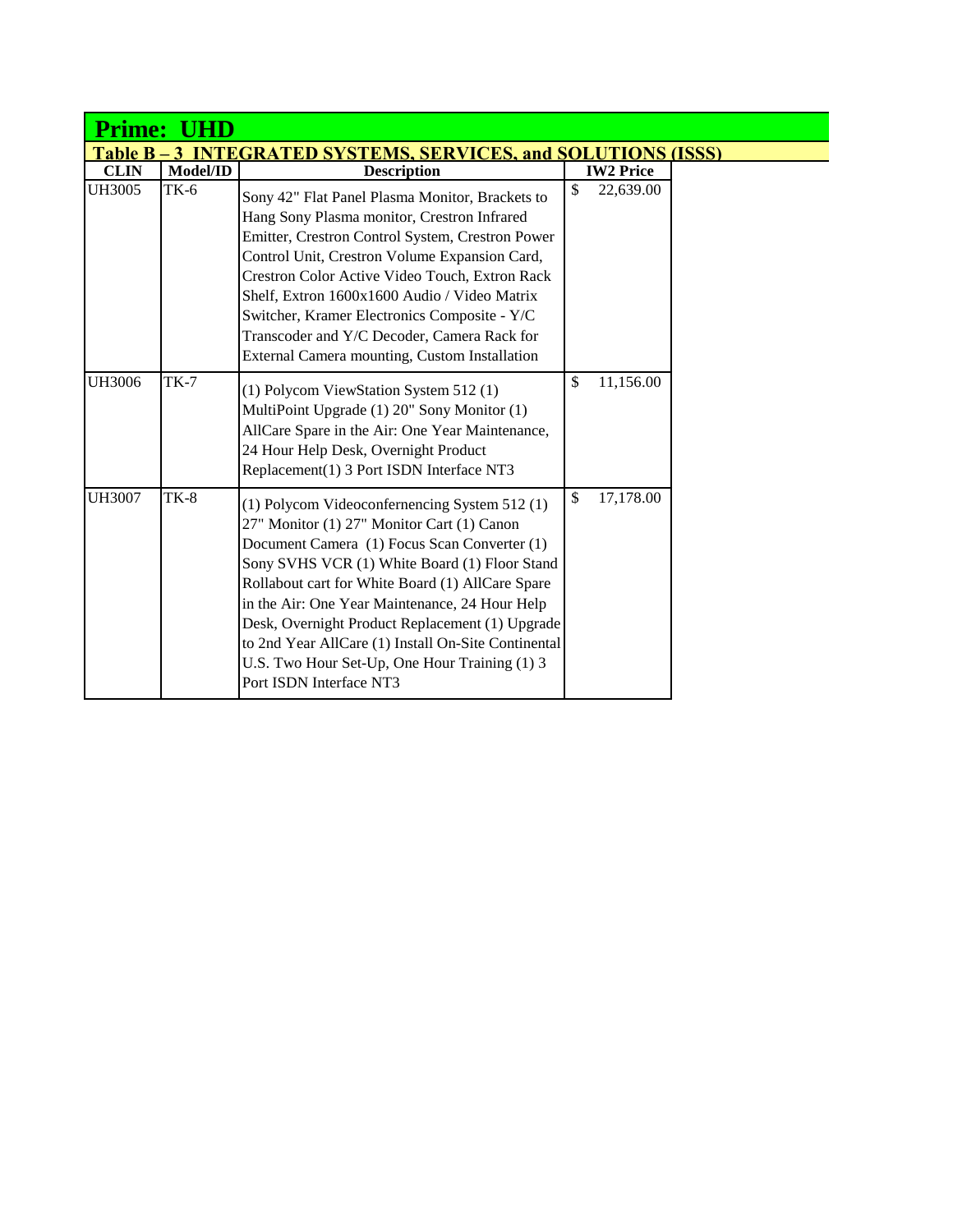|               | <b>Prime: UHD</b> |                                                                                              |              |                  |  |
|---------------|-------------------|----------------------------------------------------------------------------------------------|--------------|------------------|--|
|               |                   | <b>Table B-3 INTEGRATED SYSTEMS, SERVICES, and SOLUTIONS (ISSS)</b>                          |              |                  |  |
| <b>CLIN</b>   | Model/ID          | <b>Description</b>                                                                           |              | <b>IW2 Price</b> |  |
| <b>UH3008</b> | <b>TK-9</b>       | (1) Polycom ViewStation v.35, $(2)$ 35" Sony                                                 | $\mathbb{S}$ | 49,312.00        |  |
|               |                   | Monitor, (2) 35" Rollabout Carts, (1) Spare-in-the-                                          |              |                  |  |
|               |                   | Air Maintenance, (1) Madge Teleos M20 1T/2P/C                                                |              |                  |  |
|               |                   | w/V.35 Female Adapter - M20 RS366 Female                                                     |              |                  |  |
|               |                   | Cable Adapter - 25ft PRI Cable, (1) One Year Self                                            |              |                  |  |
|               |                   | Maintenance, (1) Extron SW 6 SV MX Video                                                     |              |                  |  |
|               |                   | Switch, (1) IR 20, SYS 4/AV Remote Control, (1)                                              |              |                  |  |
|               |                   | Sony Super VHS VCR, (1) Cannon Document                                                      |              |                  |  |
|               |                   | Camera, (1) I/R Remote Kit for RE-350, (1)                                                   |              |                  |  |
|               |                   | Boeckeler Instruments Pointmaker, (1) 10ft. S-                                               |              |                  |  |
|               |                   | Video cable, VID-CBL-YC Adapter Cable, (1)                                                   |              |                  |  |
|               |                   | VideoMate 2250 Slide to Video Converter, (1)                                                 |              |                  |  |
|               |                   | Slide Tray for 2250MZ, (1) Focus TVIEW Pro AV-                                               |              |                  |  |
|               |                   | RM, (1) BX50F3: Stand/Dovetail to Accept                                                     |              |                  |  |
|               |                   | Nosepieces, (1) U-LH100: BX50 Lamp Housing                                                   |              |                  |  |
|               |                   | 12V/100W Halogen, (1) 12V/100W Halogen Bulb,                                                 |              |                  |  |
|               |                   | (1) UYCP Power Cord OC, (1) U-TR30-                                                          |              |                  |  |
|               |                   | Observation Tube, Trinocular 30:F.N.22, (1)                                                  |              |                  |  |
|               |                   | WH10X-3 Eyepiece (1) WH10X2-H Eyepiece (1)                                                   |              |                  |  |
|               |                   | Nosepiece: Sextuple Reversed, F DIC/POL                                                      |              |                  |  |
|               |                   | Sliders, (1) U-SVRS: CERAM Stage/Right Low<br>/Control/1 Slide, (1) U-SC: Achromat Condenser |              |                  |  |
|               |                   |                                                                                              |              |                  |  |
|               |                   | swing-out, N.A. 0.90, (1) PL2X: 2X Plan<br>Achromat, N.A. 0.05, W.D> 5MM OBJ, (1)            |              |                  |  |
|               |                   | PL4X: 4X Plan Achromat OBJ. 0.10, (1) PL10X:                                                 |              |                  |  |
|               |                   | Plan Achromat 10X/0.25 OBJ., (1) PL20X: Plan                                                 |              |                  |  |
|               |                   | Achromat 20X/0.40 OBJ, (1) PL40X: Plan                                                       |              |                  |  |
|               |                   | Achromat 40X/N.A. 0.65, OBJ, (1) PL100XO:                                                    |              |                  |  |
|               |                   | Plan Achromat 100X OIL 1.25/OBJ, (1)                                                         |              |                  |  |
|               |                   | PL100XO:                                                                                     |              |                  |  |
|               |                   | Plan Achromat 100X OIL 1.25/OBJ, (1) BG-20                                                   |              |                  |  |
| <b>UH3009</b> | <b>TK-10</b>      | (1) Polycom ViewStation System V.35 $**$ H.323                                               | \$           | 11,016.00        |  |
|               |                   | Ready (1) 36" Monitor Cart (1) 36" Sony Monitor                                              |              |                  |  |
|               |                   | (1) AllCare Spare in the Air: One Year                                                       |              |                  |  |
|               |                   | Maintenance, 24 Hour Help Desk, Overnight                                                    |              |                  |  |
|               |                   | Product Replacement (1) Continental U.S., 2 Hour                                             |              |                  |  |
|               |                   | Set-Up and 1 Hour Training                                                                   |              |                  |  |
| <b>UH3010</b> | TK-11             | (3) Polycom ViewStation 512 (3) 27" Monitor Cart                                             | \$           | 38,388.00        |  |
|               |                   | (3) 27" Monitor (3) Canon Document Camera (3)                                                |              |                  |  |
|               |                   | Sony Super VHS VCR (3) AllCare Spare in the                                                  |              |                  |  |
|               |                   | Air: One Year Maintenance, 24 Hour Help Desk,                                                |              |                  |  |
|               |                   | Overnight Product Replacement, Installation and                                              |              |                  |  |
|               |                   | Training (3) Upgrade to 2nd and 3rd Year Allcare                                             |              |                  |  |
|               |                   | (3) 3 Port ISDN Interface NT3                                                                |              |                  |  |
|               |                   |                                                                                              |              |                  |  |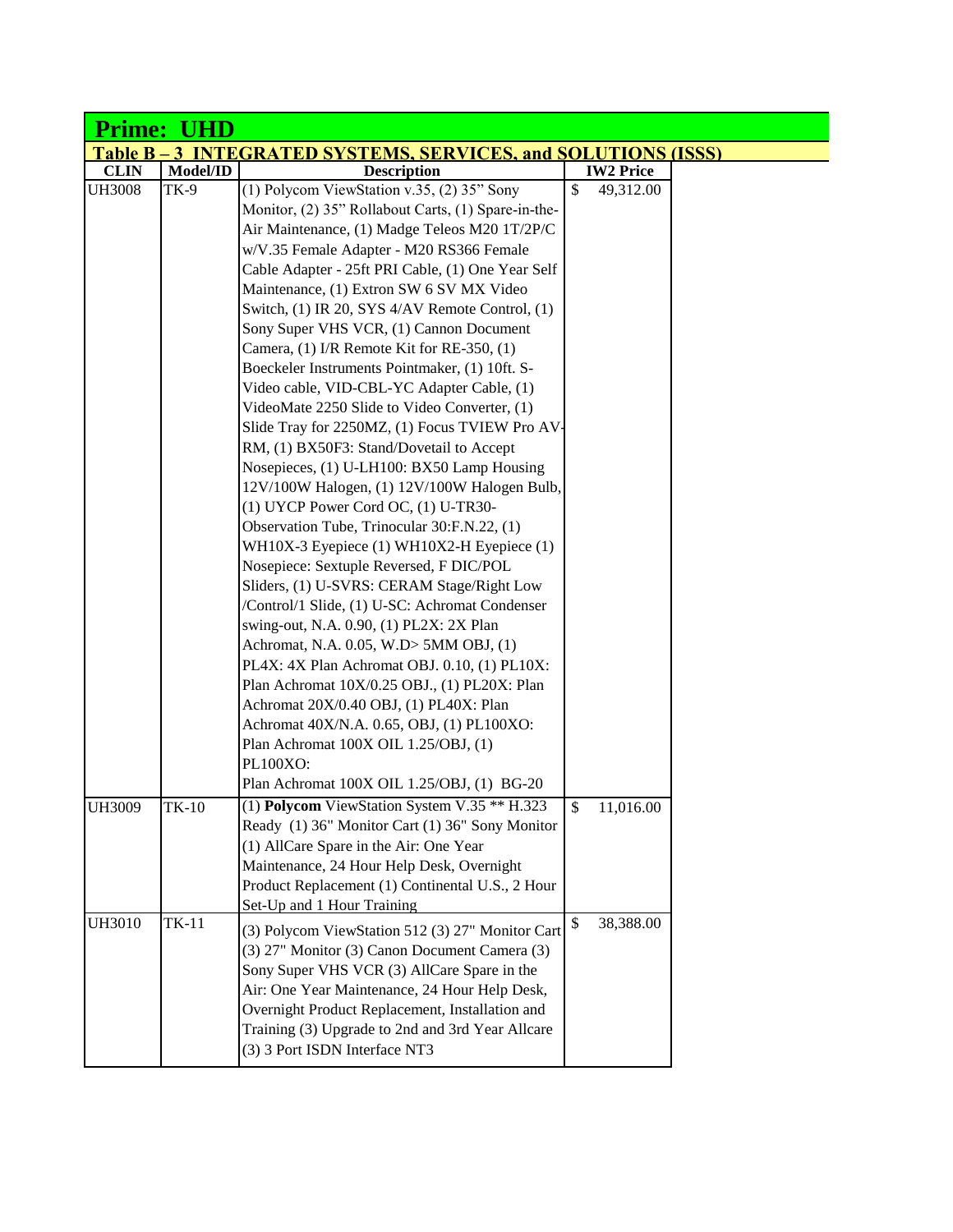| <b>Table B-3 INTEGRATED SYSTEMS, SERVICES, and SOLUTIONS (ISSS)</b> |                                                                                                                                                                                                                                                                                                                                                                                                                                                                                                                                                                                   |                            |                  |  |  |  |
|---------------------------------------------------------------------|-----------------------------------------------------------------------------------------------------------------------------------------------------------------------------------------------------------------------------------------------------------------------------------------------------------------------------------------------------------------------------------------------------------------------------------------------------------------------------------------------------------------------------------------------------------------------------------|----------------------------|------------------|--|--|--|
| Model/ID                                                            | <b>Description</b>                                                                                                                                                                                                                                                                                                                                                                                                                                                                                                                                                                |                            | <b>IW2 Price</b> |  |  |  |
| $TK-12$                                                             | (1) Polycom ViewStation System 512 (1) 36"<br>Monitor Cart (1) 36" Sony Monitor (1) ISDN<br>Interface NT3 (1) AllCare Spare in the Air: One<br>Year Maintenance, 24 Hour Help Desk, Overnight<br>Product Replacement (1) Continental U.S., 2 Hour                                                                                                                                                                                                                                                                                                                                 | \$                         | 10,645.00        |  |  |  |
| TK-13                                                               | (1) Polycom ViewStation System 512 (1) 27"<br>Monitor Cart (1) 27" Sony Monitor (1) ISDN<br>Interface NT3 (1) AllCare Spare in the Air: One<br>Year Maintenance, 24 Hour Help Desk, Overnight<br>Product Replacement (1) Continental U.S., 2 Hour<br>Set-Up and 1 Hour Training                                                                                                                                                                                                                                                                                                   | \$                         | 9,726.00         |  |  |  |
| TK-14                                                               | (1) Polycom Videoconfernencing System w/<br>Multipoint (1) 27" Monitor (1) AllCare Spare in<br>the Air: One Year Maintenance, 24 Hour Help<br>Desk, Overnight Product Replacement (1) Upgrade<br>to 2nd and 3rd Year AllCare (1) Installation and<br>Training (1) 3 Port ISDN Interface [NT3]                                                                                                                                                                                                                                                                                     | \$                         | 11,052.00        |  |  |  |
|                                                                     | Video Multimedia Classroom<br>(1) Polycom v.35 Viewstation Includes: Full CCITT<br>Standards H.263 768Kbps Operation (1) Madge<br>Teleos Model 20 (1)Sony 32" Color Monitor (1) 32"<br>Monitor Cart (1) Viewsonic Office Theater LCD<br>Projector (1) Navitar Slide to Video System (1) Sony<br>Video Camera w/ Mounting Brackets (1) Polycom<br>Shelf w/ Brackets (1) Extron RGB402 (1) Extron<br>Switch 6in 2out (1) Extron SW2 ARHVxi (1) Scan<br>Converter (1) Extron RGB400 (1) Custom Podium<br>(1) ALL CARE Standard Spare in the Air (1) Cables<br>(1) Custom Integration | \$                         | 42,731.00        |  |  |  |
| TK-16                                                               | (1) Polycom Videoconfernencing System 512 w/<br>MultiPoint Feature (1) 27" Monitor Cart (1) 27"<br>Monitor (1) AllCare Spare in the Air: One Year<br>Maintenance, 24 Hour Help Desk, Overnight Product<br>Replacement, Installation and Training (1) Upgrade<br>to 2nd and 3rd Year AllCare (1) 3 Port ISDN<br>Interface NT3                                                                                                                                                                                                                                                      | \$                         | 11,822.00        |  |  |  |
|                                                                     | <b>Prime: UHD</b><br>$TK-15$                                                                                                                                                                                                                                                                                                                                                                                                                                                                                                                                                      | Set-Up and 1 Hour Training |                  |  |  |  |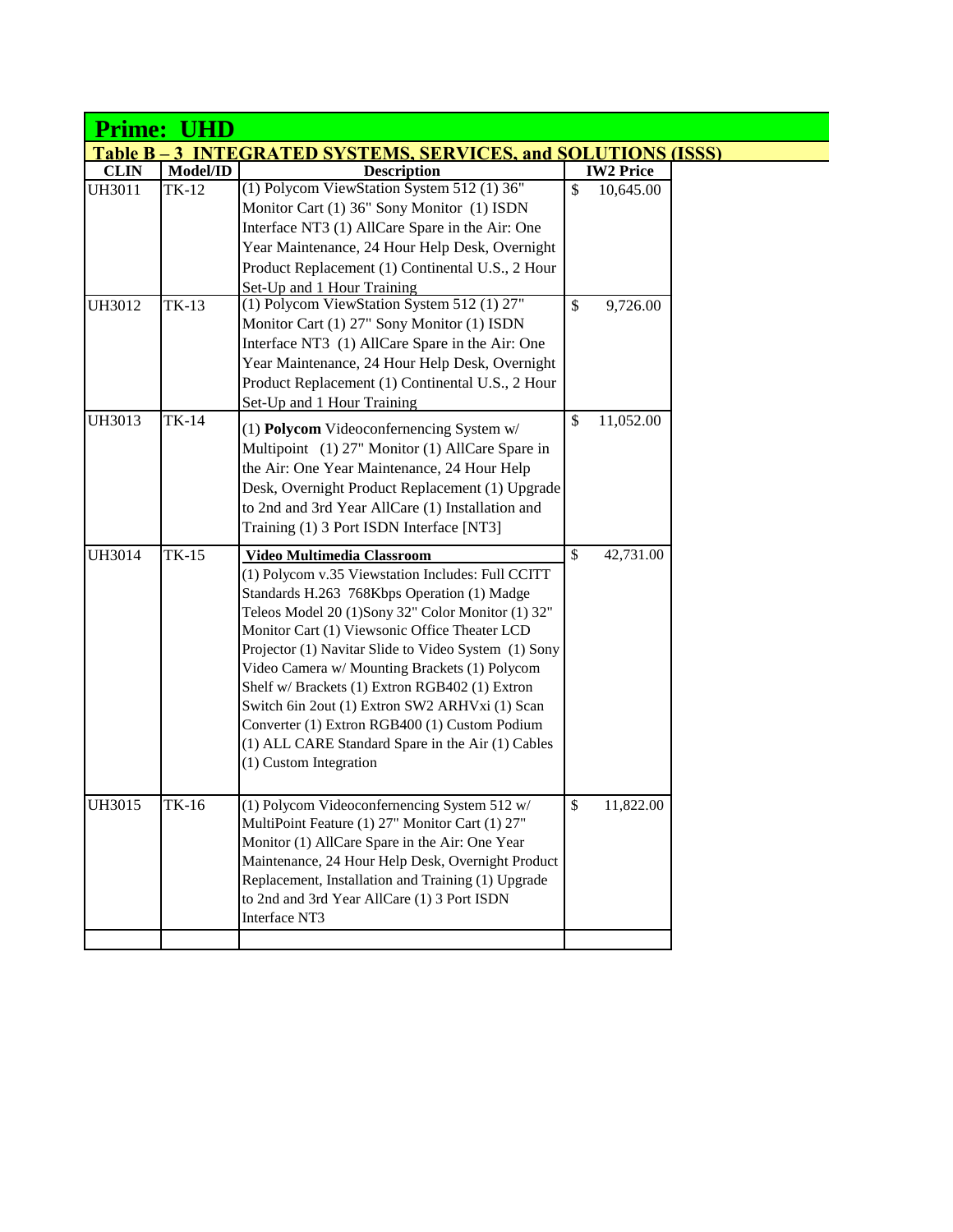| Prime: UHD       |          |                                                                                                                                                                                                                                                                                                                                                                                                                                                                           |                    |  |  |
|------------------|----------|---------------------------------------------------------------------------------------------------------------------------------------------------------------------------------------------------------------------------------------------------------------------------------------------------------------------------------------------------------------------------------------------------------------------------------------------------------------------------|--------------------|--|--|
| <b>Table B</b> - |          | <b>INTEGRATED SYSTEMS, SERVICES, and SOLUTIONS (ISSS)</b>                                                                                                                                                                                                                                                                                                                                                                                                                 |                    |  |  |
| <b>CLIN</b>      | Model/ID | <b>Description</b>                                                                                                                                                                                                                                                                                                                                                                                                                                                        | <b>IW2 Price</b>   |  |  |
| UH3016           | TK-17    | Light Scattering Spectroscopic Imaging for In<br>Vivo Characterization of Tumors on the Cellular<br>Level:<br>-to provide the scientific community the capability<br>of detecting, imaging and characterizing tumors on<br>the cellular level in interstitial tissues of various<br>organs, which are not easily accessible with<br>conventional methods<br>-See attached Task List for work defined                                                                      | 180,000.00<br>\$   |  |  |
| <b>UH3017</b>    | 14331432 | LSM5 PASCAL Complete with: Lasers - Argon<br>and HeNe 458/488/514/543 nm, Detectors - 2<br>Reflected / 1 Transmitted, Dedicated Control<br>Computer and Software, Isolation Table and<br>System Carts, Fully motorized Axiovert 200 mot<br>(as configured on quote $#109-14331432-01$ ), Price<br>includes: Shipping, Installation and Training                                                                                                                           | 206, 497. 22<br>S. |  |  |
| <b>UH3018</b>    | N/A      | year required for upgrade promotion)                                                                                                                                                                                                                                                                                                                                                                                                                                      | 8,675.00           |  |  |
| <b>UH3019</b>    |          | 14331481 LSM510 #3 Complete with: Lasers - Argon and<br>Dual HeNe 458/477/488/514/543/633 nm<br>Detectors - 3 Reflected / 1 Transmitted<br>Dedicated Control Computer and Software<br>Isolation Table and System Carts<br>Fully motorized Axioplan 2ie (as configured on<br>quote #109-14331481-01)<br>Price Includes: Shipping, Installation and Training                                                                                                                | 387,702.00<br>\$   |  |  |
| <b>UH3020</b>    | N/A      | Extended Warranty - Per Year (for LSM510 #3)                                                                                                                                                                                                                                                                                                                                                                                                                              | \$<br>15,000.00    |  |  |
| UH3021           | TK-18    | Enterprise Configuration for Web Content<br>Management Software consisting of: 2<br>CommonSpot 2.5 Content Servers for Windows<br>NT/2000 and SW Subscriptions, 1 CommonSpot<br>2.5 Development Server for Windows NT/2000<br>and SW Subscription, 4 5Content Contributors<br>Bundles, 1 Content Personalization Add-on and<br>SW Subscription, 2 Windows NT Domain Security<br>Add-ons and SW Subscriptions, 2 Custom Meta-<br>Data Support Add-ons and SW Subscriptions | \$<br>98,056.00    |  |  |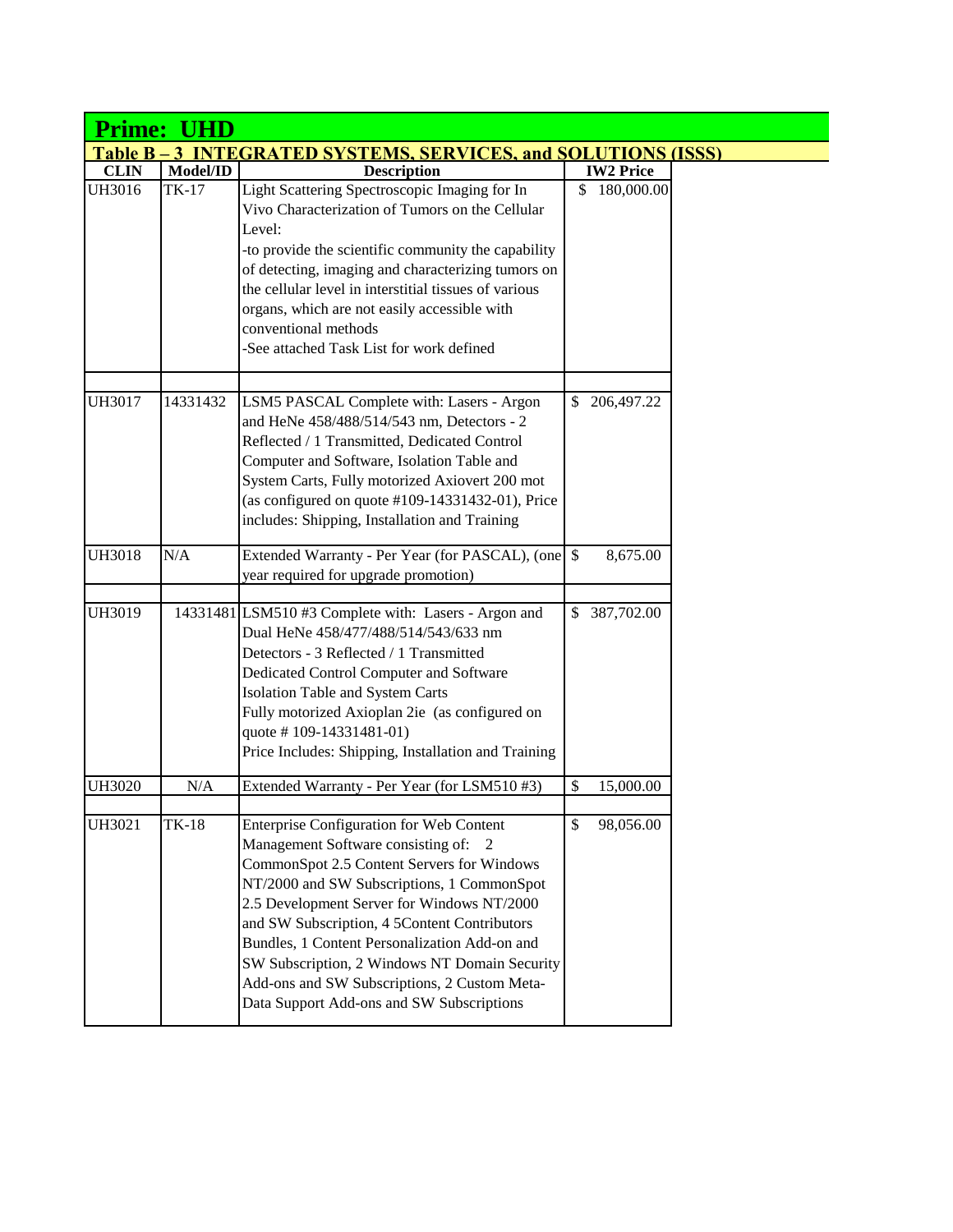| <b>Prime:</b>                                                            |          |                                                     |    |                  |  |  |
|--------------------------------------------------------------------------|----------|-----------------------------------------------------|----|------------------|--|--|
| <b>INTEGRATED SYSTEMS, SERVICES, and SOLUTIONS (ISSS)</b><br>Table B – 3 |          |                                                     |    |                  |  |  |
| <b>CLIN</b>                                                              | Model/ID | <b>Description</b>                                  |    | <b>IW2 Price</b> |  |  |
| <b>UH3022</b>                                                            | TK-19    | Enterprise Electronic Collaboration Solution        | \$ | 267,192.68       |  |  |
|                                                                          |          | consisting of: 2 eRoom Server SW copies, 500        |    |                  |  |  |
|                                                                          |          | eRoom Client Licenses, 2 eRoom API Use              |    |                  |  |  |
|                                                                          |          | Licenses, 2 Real Time Server SW copies, 250 Real    |    |                  |  |  |
|                                                                          |          | Time Client Licenses, 3 Years of SW Maintenance     |    |                  |  |  |
|                                                                          |          | (10/01-9/04), 1 BKS401 Educational Materials        |    |                  |  |  |
|                                                                          |          | License, 2 Years of Maintenance on Educational      |    |                  |  |  |
|                                                                          |          | Materials (10/02-9/04), 1 EU101Coordinators         |    |                  |  |  |
|                                                                          |          | Training Class, 2 EU102 Coordinators QS             |    |                  |  |  |
|                                                                          |          | Training Class, and 1 TU201 Help Desk Training      |    |                  |  |  |
|                                                                          |          | $C$ lacc                                            | \$ |                  |  |  |
| UH3023                                                                   |          | 14331496 LSM510 #15 Complete with:                  |    | 428,718.50       |  |  |
|                                                                          |          | Lasers - UV, Argon and Dual HeNe                    |    |                  |  |  |
|                                                                          |          | 351/364/458/477/488/514/543/633 nm                  |    |                  |  |  |
|                                                                          |          | Detectors - 3 Reflected / 1 Transmitted             |    |                  |  |  |
|                                                                          |          | Dedicated Control Computer and Software             |    |                  |  |  |
|                                                                          |          | Isolation Table and System Carts                    |    |                  |  |  |
|                                                                          |          | Fully motorized Axiovert 200                        |    |                  |  |  |
|                                                                          |          | Price Includes: Shipping, Installation and Training |    |                  |  |  |
| UH3024                                                                   | N/A      | Extended Warranty - Per Year (for LSM510#15)        | \$ | 17,000.00        |  |  |